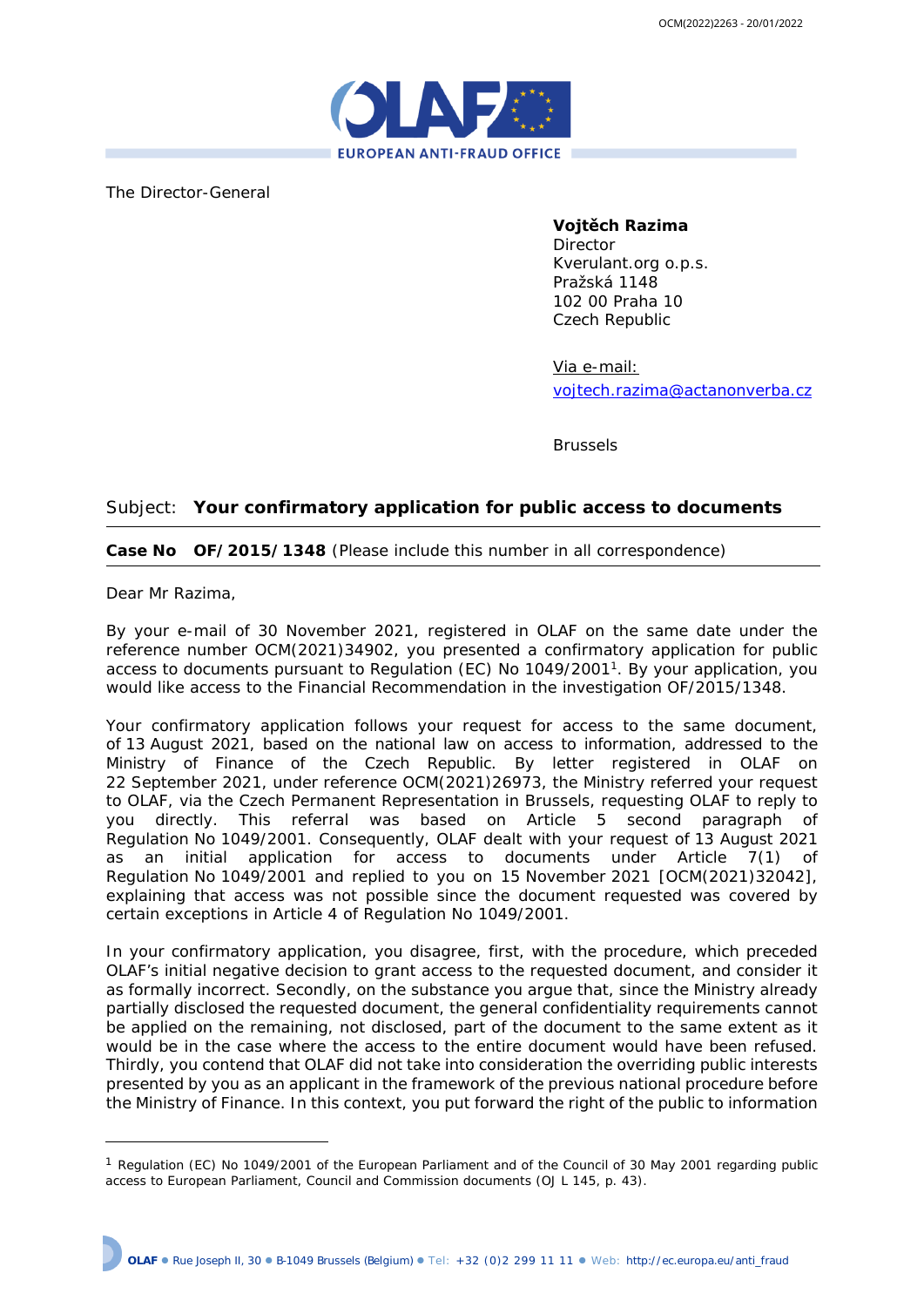on important issues of public interest, in particular, on the alleged unlawful use of public funds involving the highest representative of the State.

When assessing a confirmatory application for access to documents submitted pursuant to Regulation No 1049/2001, the Director-General of OLAF conducts a fresh review of the reply given at the initial stage. Following this review and taking into account the arguments presented in your confirmatory application, I would like to inform you that wide partial access can be granted to the requested document, with the exclusion of information that relates to individual persons and identifiable legal persons in accordance with the exceptions to the right of public access laid down in Article 4 of Regulation No 1049/2001.

Full disclosure of the requested document is prevented by the exception concerning the protection of privacy and the integrity of the individual outlined in Article 4(1)(b) of Regulation No 1049/2001, because it contains personal data.

Article 4(1)(b) of Regulation No 1049/2001 provides that '[*t]he institutions shall refuse access to a document where disclosure would undermine the protection of […] privacy and the integrity of the individual, in particular in accordance with Community legislation regarding the protection of personal data*'.

In its judgment in Case C-28/08 P (*Bavarian Lager*), the Court of Justice ruled that when a request is made for access to documents containing personal data, Regulation (EC) No 45/2001 of the European Parliament and of the Council of 18 December 2000 on the protection of individuals with regard to the processing of personal data by the Community institutions and bodies and on the free movement of such data (hereafter 'Regulation (EC) No 45/2001') becomes fully applicable.

Please note that, as from 11 December 2018, Regulation (EC) No 45/2001 has been repealed by Regulation (EU) 2018/1725 of the European Parliament and of the Council of 23 October 2018 on the protection of natural persons with regard to the processing of personal data by the Union institutions, bodies, offices and agencies and on the free movement of such data, and repealing Regulation (EC) No 45/2001 and Decision No 1247/2002/EC (hereafter 'Regulation (EU) 2018/1725').

However, the case law issued with regard to Regulation (EC) No 45/2001 remains relevant for the interpretation of Regulation (EU) 2018/1725.

In the above-mentioned judgment, the Court stated that Article 4(1)(b) of Regulation No 1049/2001 '*requires that any undermining of privacy and the integrity of the*  individual must always be examined and assessed in conformity with the legislation of the *Union concerning the protection of personal data, and in particular with […] [the Data Protection] Regulation*'.

Article 3(1) of Regulation (EU) 2018/1725 provides that personal data '*means any information relating to an identified or identifiable natural person […]*'.

The requested document includes names of natural persons and other information which can identify them; the name and contact details of an OLAF staff member not holding senior management positions.

The names of the persons concerned as well as other data from which their identity can be deduced undoubtedly constitute personal data in the meaning of Article 3(1) of Regulation (EU) 2018/1725.

Pursuant to Article 9(1)(b) of Regulation (EU) 2018/1725, '*personal data shall only be transmitted to recipients established in the Union other than Union institutions and bodies if (...)* [t]he recipient establishes that it is necessary to have the data transmitted for a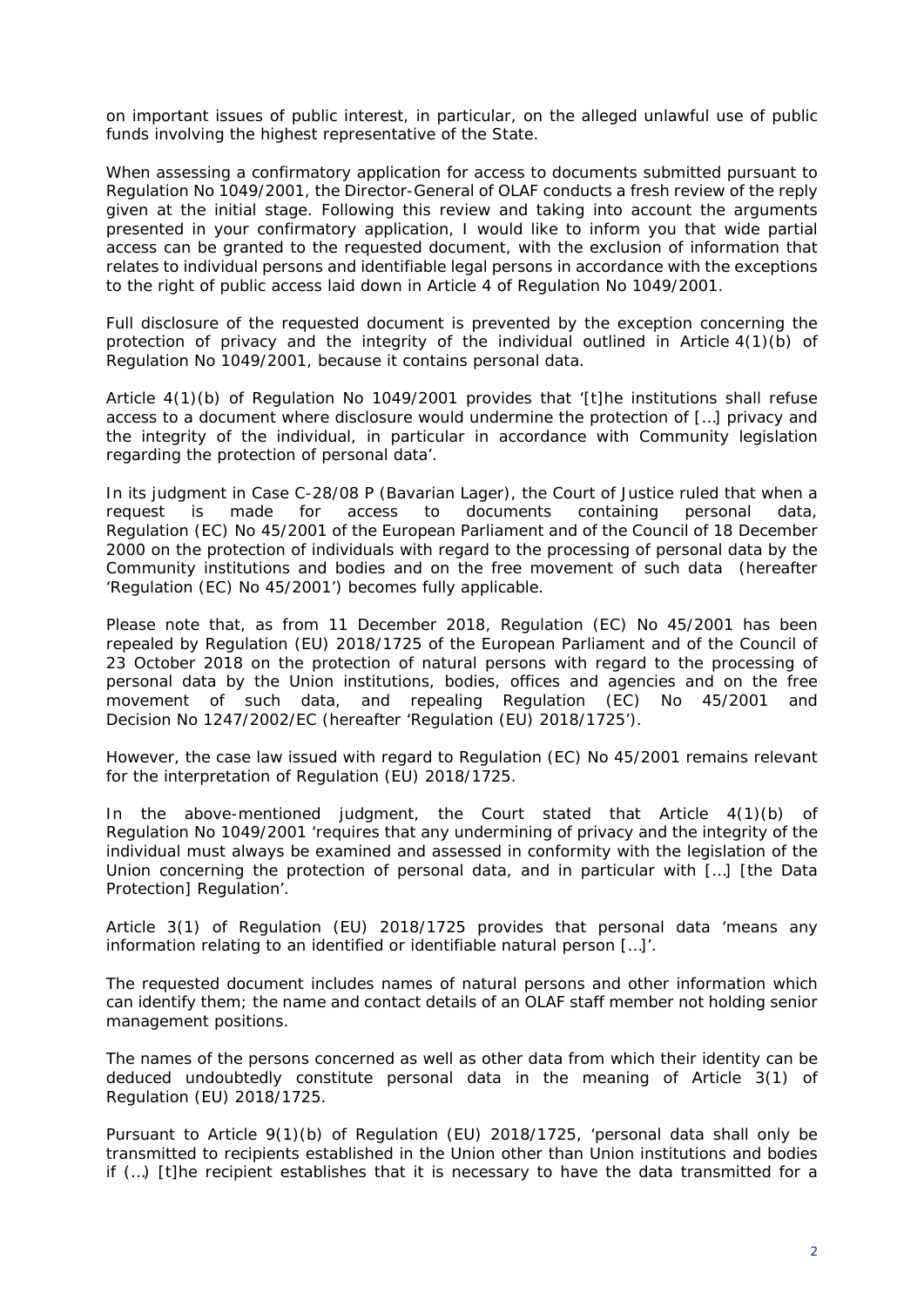*specific purpose in the public interest and the controller, where there is any reason to assume that the data subject's legitimate interests might be prejudiced, establishes that it is proportionate to transmit the personal data for that specific purpose after having demonstrably weighed the various competing interests*'.

Only if these conditions are fulfilled and the processing constitutes lawful processing in accordance with the requirements of Article 5 of Regulation (EU) 2018/1725, can the transmission of personal data occur.

I consider that, pursuant to Article 4(1)(b) of Regulation No 1049/2001 read in conjunction with Article 9(1)b of Regulation No 2018/1725, access cannot be granted to such personal data contained in the requested document, as the need to obtain access thereto for a specific purpose in the public interest has not been established. Therefore, OLAF does not have to examine whether there is a reason to assume that the data subjects' legitimate interests might be prejudiced. In any case, there is no reason to think that the legitimate interests of the individuals concerned would not be prejudiced by disclosure of their personal data.

In addition, Article 4(2), first indent of Regulation No 1049/2001 stipulates that *'[t]he institutions shall refuse access to a document where disclosure would undermine the protection of commercial interests of a natural or legal person, including intellectual property, […] unless there is an overriding public interest in disclosure.*'.

The requested document contains the name of a company which, if disclosed, would undermine the protection of commercial interests of a natural or legal person.

According to established case-law, Regulation No 1049/2001 and Regulation (EU, Euratom) No 883/2013 of the European Parliament and of the Council of 11 September 2013 concerning investigations conducted by the European Anti-Fraud Office (OLAF)<sup>2</sup> do not contain a provision expressly giving one regulation primacy over the other. Therefore, it is necessary to ensure that each of those regulations is applied in a manner, which is compatible with the other and enables them to be applied consistently<sup>3</sup>.

In this case, OLAF investigated mainly activities of one specific company and the Financial Recommendation contains information about this company. I consider that public access to the name of the company concerned and other information identifying it, in this very specific context, would have negative effect on its reputation and public image, in so far as the reputation of any market actor is essential for its economic operations thus it affects its commercial interests.

Indeed, the General Court confirmed on several occasions that the protection of a commercial undertaking's reputation can require the (partial) refusal of documents based on Article 4(2), first indent of Regulation No 1049/2001<sup>4</sup>.

Based on the foregoing, I consider that there is a real and non-hypothetical risk that public access to the name of the company and other information identifying it would negatively affect its commercial activities, in particular in the competitive context, and thus seriously undermine its commercial interests.

<sup>2</sup> OJ L 248, 18.9.2013, page 1.

<sup>3</sup> Judgment in *Homoki v Commission*, paragraph 56.

<sup>4</sup> Judgments of 15 January 2013, Case T-392/07, *Strack v Commission,* EU:T:2013:8, paragraph 228 and of 26 April 2016, Case T-221/08, *Strack v Commission,* EU:T:2016:242, paragraph 210 and Judgment of the General Court of 5 December 2018 in case T-875/16 *Falcon Technologies International LLC v Commission*, ECLI:EU:T:2018:877, paragraph 51.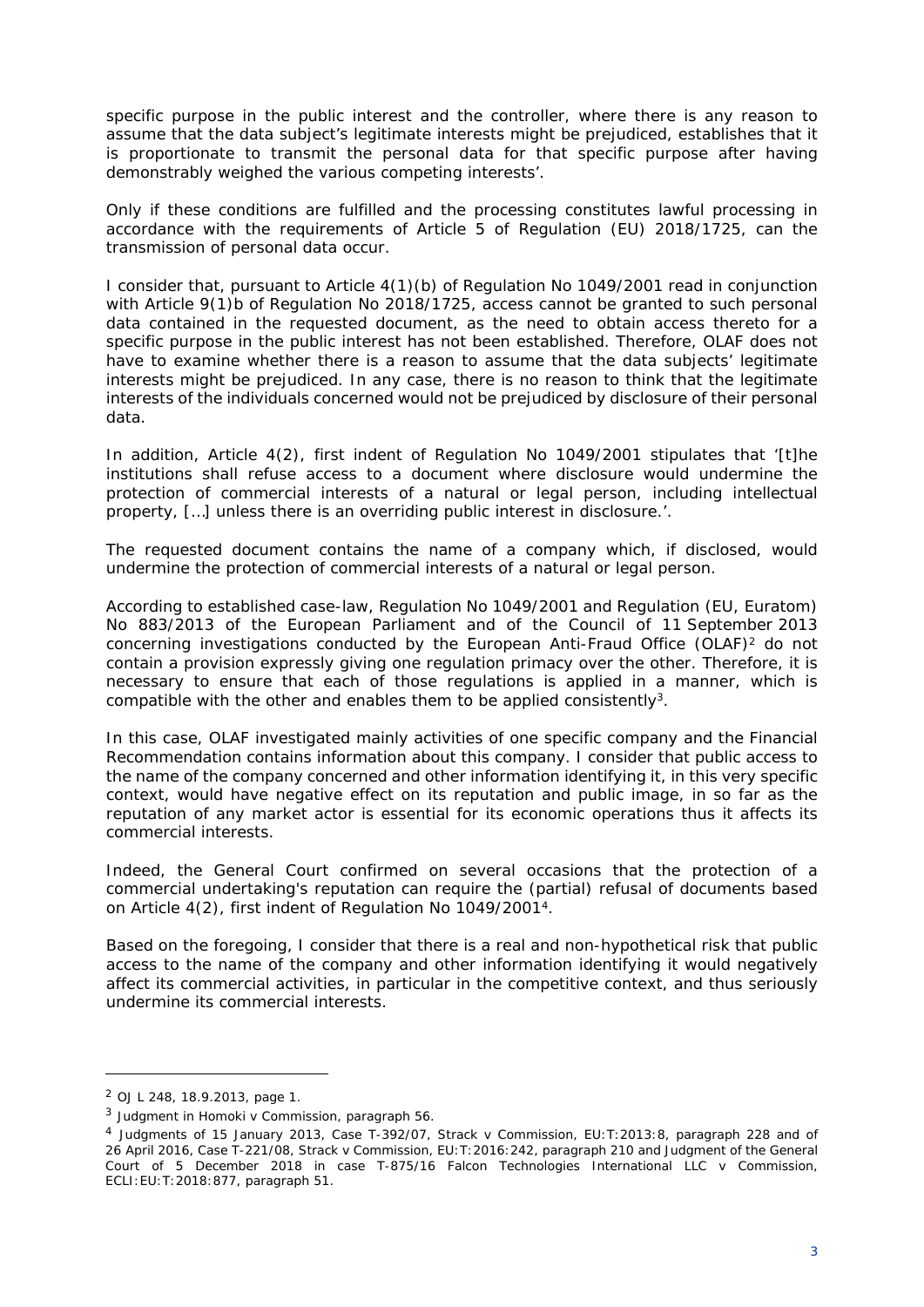Therefore, I conclude that access to the relevant parts of the requested document has to be refused on the basis of the exception laid down in the first indent of Article 4(2) of Regulation No 1049/2001.

The exceptions laid down in Article 4(2) of Regulation No 1049/2001 apply unless there is an overriding public interest in disclosing the requested document. For such an interest to exist it, firstly, has to be a public interest and, secondly, it has to outweigh the interest protected by the exception to the right of access.

According to case law, it is only where the particular circumstances of the case substantiate a finding that the principle of transparency is especially pressing that that principle can constitute an overriding public interest capable of prevailing over the need for protection of the disputed documents and, accordingly, capable of justifying their disclosure in accordance with the final part of Article 4(2) of Regulation No 1049/2001<sup>5</sup>. A mere reliance on the principle of transparency, its importance and such general considerations cannot provide an appropriate basis for establishing that the principle of transparency was capable of prevailing over the reasons justifying the refusal to disclose the documents in question<sup>6</sup>.

In your confirmatory application, you considered that that there was an overriding public interest in publishing OLAF's Financial Recommendation. In that regard, you, pointed out, in particular, that '*from the point of view of the potentially conflicting right of the public to*  information on important issues of public interest, the entire content of the *Recommendation must be regarded as a reliable source of important information on the unlawful use of public funds (…), in the context of confirming the reasonable grounds for suspicion that this has happened and that such conduct may constitute serious offences (…). This is all the more in the context of the direct participation of two major constitutional actors in the country (…).*'*.*

However, such general considerations are not sufficient to show the existence of an overriding public interest in disclosing the redacted parts of the document under Regulation No 1049/2001. Therefore, the application of the exception laid down in Article 4(2) first indent of Regulation No 1049/2001 invoked above is justified and consequently, the redacted parts of the document cannot be made publicly available.

Finally, as regards your argument concerning the procedure, please also note that, according to Article 5 of Regulation No 1049/2001, where a Member State receives a request for a document in its possession, originating from an EU institution, the Member State may refer the request to the institution. In this case, the Ministry of Finance of the Czech Republic was therefore entitled to refer your request for access to the Financial Recommendation in the above-mentioned investigation to OLAF. In turn, OLAF was entitled to handle your request as an application for public access to documents in accordance with Regulation No 1049/2001. In that regard, I would like to underline that OLAF deals with such requests in line with the rules laid down in that Regulation, as well as the procedure established by it and therefore national legislation on access to documents does not apply to this procedure.

I would also take this opportunity to recall that any document disclosed under Regulation No 1049/2001 enters the public domain and becomes automatically available to any other member of the public in the event of a request for access.

If you disagree with our decision to grant partial access to the requested document, I draw your attention to the possible means of redress available against this decision. You may either bring proceedings before the Court of Justice of the European Union or file a

<sup>5</sup> Judgment of 21 September 2010, C-514/07 P, C-528/07 P and C-532/07*, Sweden v API*, EU:C:2010:541, paragraph 156.

<sup>6</sup> Judgment of 2 October 2014, C-127/13 P, *Strack v Commission*, EU:C:2014:2250, paragraphs 129-131; see also judgment of 12 May 2015, T-480/11, *Technion v Commission*, EU:T:2015:272, paragraph 83.